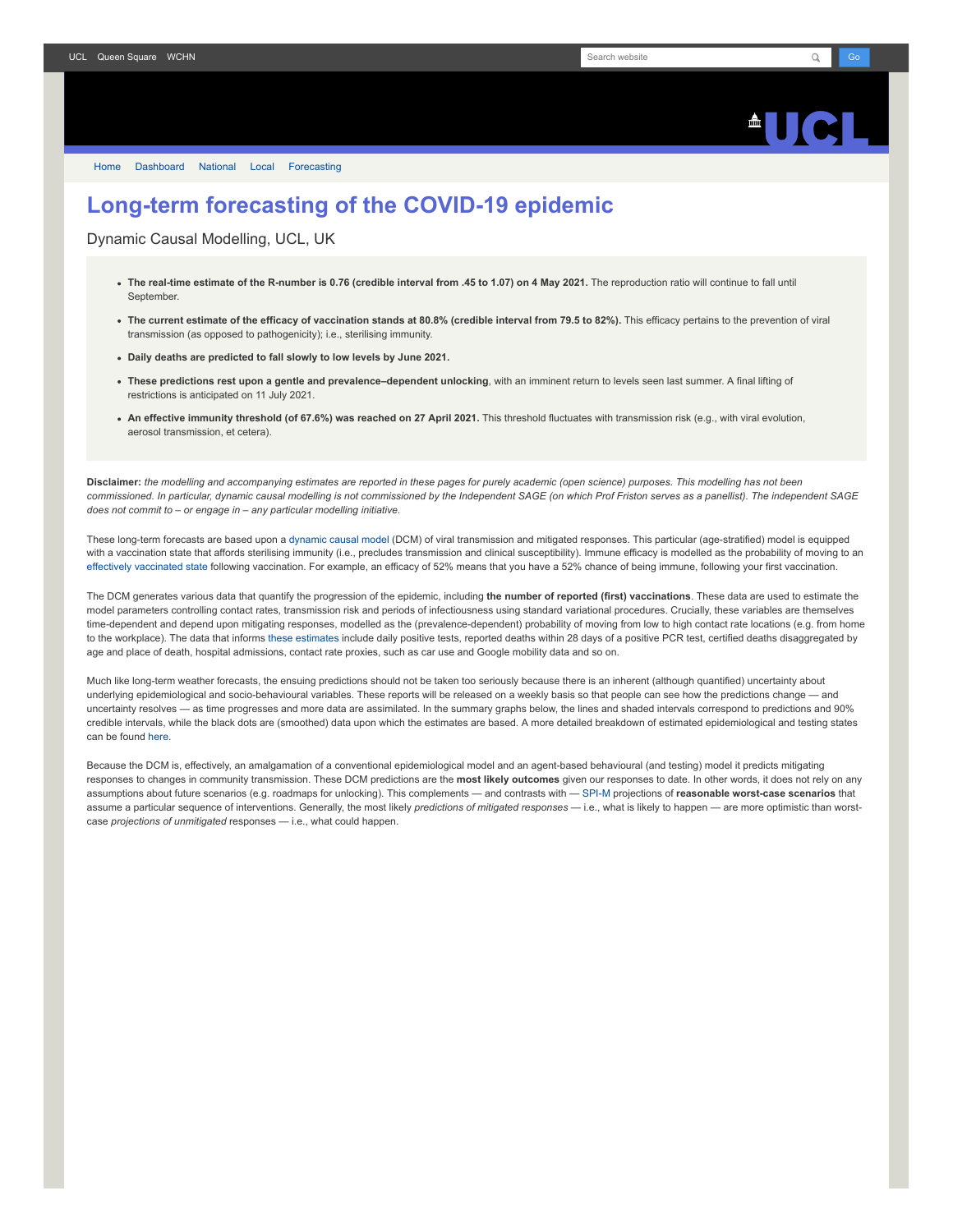

**Prevalence and reproduction ratio:** this panel provides a forecast of (i) the **prevalence of infection** and (ii) the reproduction ratio or **R-number** (blue and orange lines, respectively) with their accompanying confidence intervals (shaded areas). These forecasts are based upon parameters estimated from the data up until the reporting date (the vertical line). The data include [GOV.UK estimates](https://www.gov.uk/guidance/the-r-number-in-the-uk#latest-r-and-growth-rate) of the R-number, which are shown for comparison with the DCM estimates.

The DCM estimate of the R-number is based upon a [generative model](https://en.wikipedia.org/wiki/Generative_model) (i.e., a real-time estimate using data assimilation), while the [consensus estimates from the SPI-M](https://www.gov.uk/guidance/the-r-number-in-the-uk#contents) are based upon retrospective (e.g., Bayesian regression) analysis of recent data and are therefore treated as a lagged estimator. The black dots correspond to the GOV.UK (SPI-M consensus) estimates moved backwards in time by 16 days from their date of reporting.

**Attack rate and immunity:** this panel shows long-term forecasts of **attack rate, population or herd immunity** and the percentage of people who have been vaccinated. In addition, an estimate of the *effective immunity threshold* is provided (yellow line). The vertical line illustrates the time at which population immunity reaches the effective immunity threshold. Based upon the changes in testing, death rate and other data, one can estimate the efficacy of vaccination. The attack rate corresponds to the number of people who have been infected since the onset of the outbreak (blue line). This can be supplemented with a small proportion of the population that is estimated to have preexisting immunity (e.g., mucosal immunity or cross immunoreactivity with other SARS viruses), shown in red. The combination can be read as the herd or population immunity.

The effective immunity threshold is based upon the effective reproduction ratio under pre-pandemic contact rates. The reproduction ratio corresponds to the product of the contact rate, transmission risk and mean infectious period. Note that the effective immunity threshold fluctuates. This reflects the fact that transmission risk changes with time. In this model, transmission risk is modelled as a seasonal fluctuation multiplied by smooth function of time ([parameterised with a discrete cosine set](https://www.medrxiv.org/content/10.1101/2021.01.10.21249520v1)). A fluctuating transmission risk accommodates changes in transmissibility (e.g., due to viral evolution) that is contextualised by seasonal variations in transmission (e.g., due to changes in temperature, humidity, socialising outdoors and the propensity for aerosol transmission).

**Daily deaths:** this panel shows fatality rates as assessed by patients who died within 28 days of positive PCR test and people who died from certified COVID-19. The former represents an underestimate of COVID-related mortality, where the degree of underestimation depends upon testing rates. The discrepancy is adequately modelled by evaluating the probability of succumbing to COVID-19 and having had a positive PCR test within 28 days.

**Mobility and lockdown:** a long-term forecast of locking and unlocking, based upon car use as quantified by the Department of Transport and - in this graph - Google mobility data. These measures of mobility are expressed in terms of the percentage of pre-pandemic levels. The expected mobility has been thresholded at three levels to illustrate different levels of lockdown. The dates on the lower (graded pink) bar annotate a transition from a more restrictive level of mobility to a less restrictive level. Forecasts of mobility are based upon underlying contact rates that depend upon the prevalence of infection—and are then modulated with a smooth function of time (parameterised with Fourier coefficients). The vertical dotted lines depict dates from Roadmap 3 of an early scenario modelling by Imperial College. Predictions of unlocking are in remarkable agreement with these tentative dates.

This dynamic causal model includes age-stratification into three groups (below the age of 25, between 25 and 65 and over 65 years of age). The contact rates within and between the three groups (for high and low contact rate locations) are estimated from the data, under mildly informative lognormal shrinkage priors. Please see the following [technical report](https://arxiv.org/abs/2011.12400) for further technical details.

## **Changes since last report:**

- Vaccination rollout modelled with a succession of age-dependent Gaussian waves, as opposed to sigmoid functions of time.
- The time constant for the decay of vaccination-induced seropositivity reduced from 512 days to 256 days.